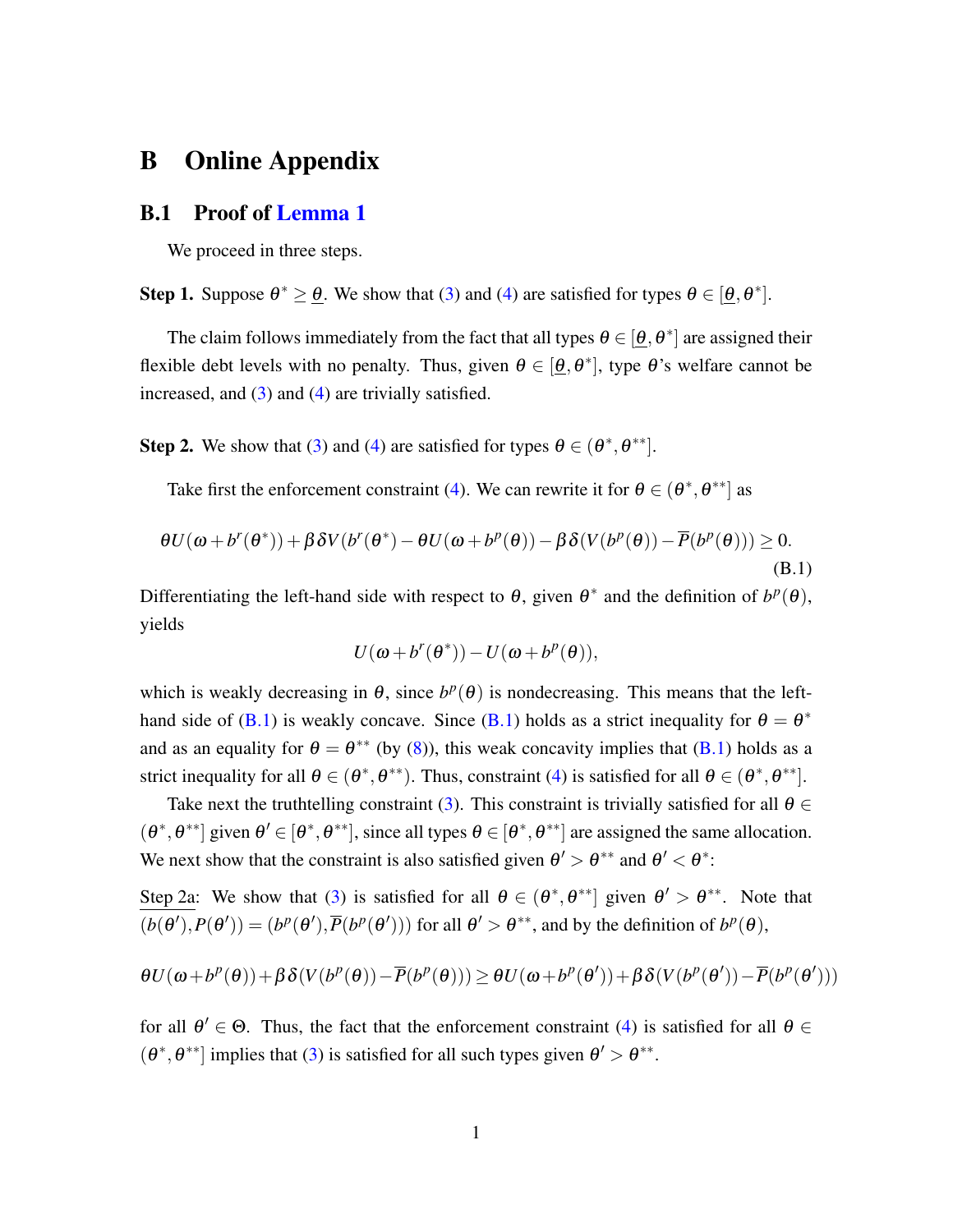Step 2b: We show that (3) is satisfied for all  $\theta \in (\theta^*, \theta^{**}]$  given  $\theta' < \theta^*$ . Suppose by contradiction that this is not the case, that is,

$$
\theta(U(\omega + b^r(\theta^*)) - U(\omega + b^r(\theta'))) < \beta \delta\left(V(b^r(\theta')) - V(b^r(\theta^*))\right)
$$
 (B.2)

for some  $\theta \in (\theta^*, \theta^{**}]$  and  $\theta' < \theta^*$ . By Step 1, (3) holds for type  $\theta^*$  given  $\theta' < \theta^*$ :

$$
\theta^*(U(\omega+b^r(\theta^*)) - U(\omega+b^r(\theta'))) \geq \beta \delta \left( V(b^r(\theta')) - V(b^r(\theta^*)) \right). \tag{B.3}
$$

Combining  $(B.2)$  and  $(B.3)$  yields

$$
(\boldsymbol{\theta}^*-\boldsymbol{\theta})(U(\boldsymbol{\omega}+b^r(\boldsymbol{\theta}^*))-U(\boldsymbol{\omega}+b^r(\boldsymbol{\theta}')))>0,
$$

which is a contradiction since  $\theta > \theta^*$  and  $b^r(\theta') \leq b^r(\theta^*)$ . The claim follows.

**Step 3.** Suppose  $\theta^{**} < \overline{\theta}$ . We show that (3) and (4) are satisfied for types  $\theta \in (\theta^{**}, \overline{\theta}]$ .

Constraint (4) is satisfied as an equality for all  $\theta \in (\theta^{**}, \overline{\theta})$ . It is immediate that constraint (3) is satisfied for all  $\theta \in (\theta^{**}, \overline{\theta}]$  given  $\theta' \in (\theta^{**}, \overline{\theta}]$ , since all such types are assigned their flexible debt level with maximum penalty. Consider next constraint (3) for  $\theta \in (\theta^{**}, \overline{\theta}]$  given  $\theta' \in [\theta^*, \theta^{**}]$ . Note that  $(b(\theta'), P(\theta')) = (b^r(\theta^*), 0)$  for all  $\theta' \in [\theta^*, \theta^{**}]$ . Thus, satisfaction of this constraint is ensured if (B.1) is violated for  $\theta \in (\theta^{**}, \overline{\theta})$ . The latter is true since, as shown above, the left-hand side of (B.1) is weakly concave and (B.1) holds as an equality for  $\theta = \theta^{**}$  and a strict inequality for  $\theta \in (\theta^*, \theta^{**})$ .

Finally, consider constraint (3) for  $\theta \in (\theta^{**}, \overline{\theta}]$  given  $\theta' < \theta^*$ . Since (3) is satisfied given  $\theta' \in [\theta^*, \theta^{**}]$ , satisfaction of this constraint given  $\theta' < \theta^*$  is ensured if

$$
\theta\big(U(\pmb\omega+b^r(\pmb\theta^*))-U(\pmb\omega+b^r(\pmb\theta'))\big)\geq\beta\,\delta\big(V(b^r(\pmb\theta'))-V(b^r(\pmb\theta^*))\big)
$$

for  $\theta \in (\theta^{**}, \overline{\theta})$ . The latter follows from the same logic as in Step 2b above.

### B.2 Proof of Corollary 1

Consider optimal rules with  $b(\theta) \in (\underline{b}, \overline{b})$  for all  $\theta \in \Theta$ . We proceed in four steps.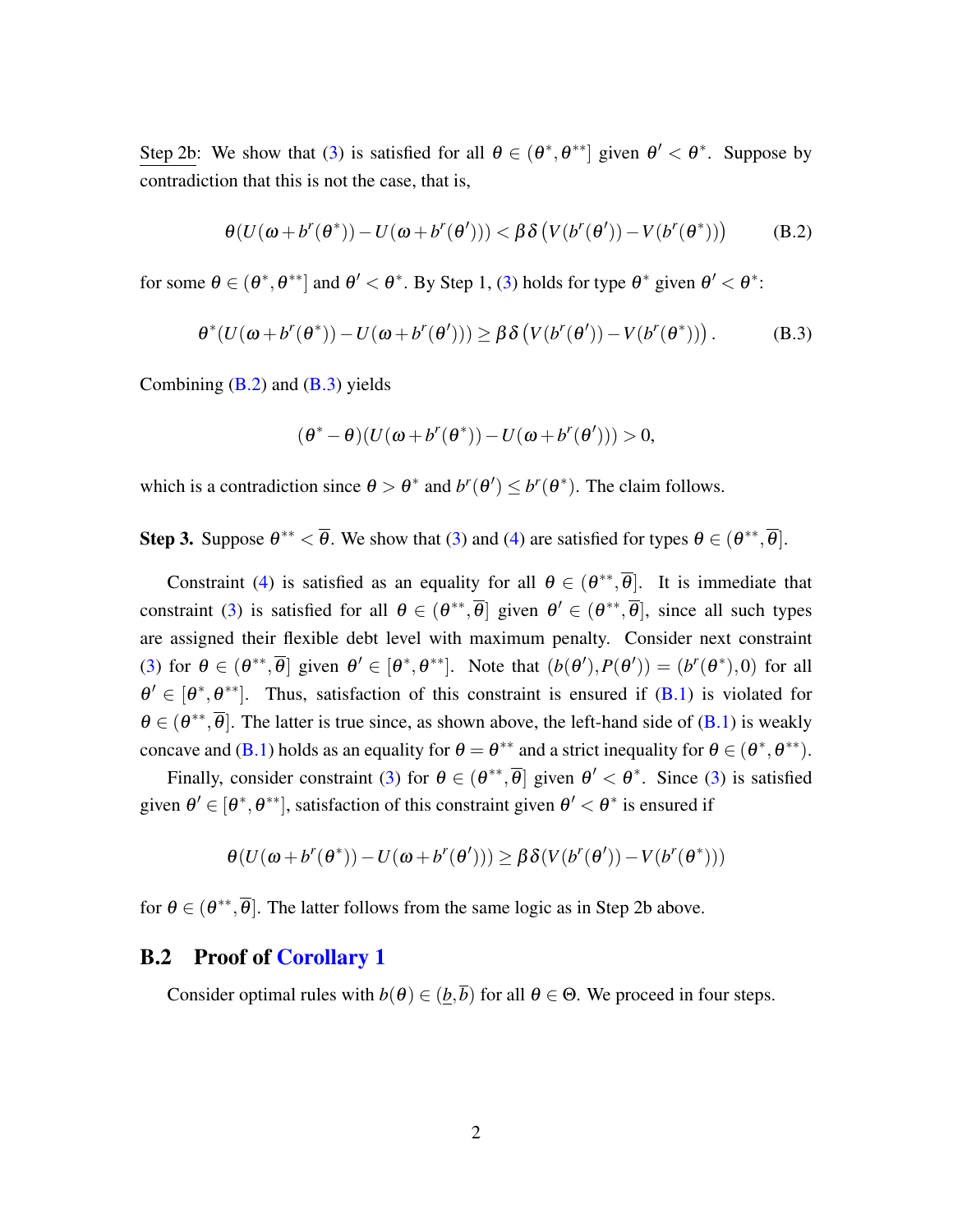Step 1. We show that an optimal maximally enforced deficit limit solves:

$$
\max_{\theta^*,\theta^{**}} \left\{ \int_0^{\theta^*} U(\omega + b^r(\theta))Q(\theta)d\theta + \int_{\theta^*}^{\theta^{**}} U(\omega + b^r(\theta^*))Q(\theta)d\theta + \int_{\theta^{**}}^{\overline{\theta}} U(\omega + b^p(\theta))Q(\theta)d\theta \right\}
$$
(B.4)

subject to (8)*,*

where  $Q(\theta) = 1$  for  $\theta < \underline{\theta}$  and, by convention, the last integral equals zero if  $\theta^{**} \geq \overline{\theta}$ .

By the arguments in the text, social welfare can be written as

$$
\frac{1}{\beta}\underline{\theta}U(\omega+b(\underline{\theta}))+\delta\left(V(b(\underline{\theta}))-P(\underline{\theta})\right)+\frac{1}{\beta}\int_{\underline{\theta}}^{\overline{\theta}}U(\omega+b(\theta))Q(\theta)d\theta,
$$

which in turn can be rewritten as

$$
\lim_{\underline{\theta}'\downarrow 0} \frac{1}{\beta} \underline{\theta}' U(\omega + b(\underline{\theta}')) + \delta \left( V(b(\underline{\theta}')) - P(\underline{\theta}') \right) + \frac{1}{\beta} \int_0^{\overline{\theta}} U(\omega + b(\theta)) Q(\theta) d\theta,
$$

where  $Q(\theta) = 1$  for  $\theta < \theta$ . Hence, social welfare under a maximally enforced deficit limit can be represented as

$$
\lim_{\underline{\theta}' \downarrow 0} \frac{1}{\beta} \underline{\theta}' U(\omega + b^r(\underline{\theta}')) + \delta \left( V(b^r(\underline{\theta}')) - P(\underline{\theta}') \right) \tag{B.5}
$$
\n
$$
+ \frac{1}{\beta} \int_0^{\theta^*} U(\omega + b^r(\theta)) Q(\theta) d\theta + \frac{1}{\beta} \int_{\theta^*}^{\theta^{**}} U(\omega + b^r(\theta^*)) Q(\theta) d\theta + \frac{1}{\beta} \int_{\theta^{**}}^{\overline{\theta}} U(\omega + b^p(\theta)) Q(\theta) d\theta.
$$

Since the first term in (B.5) is independent of the choice of  $\theta^* > 0$  and  $\theta^{**} > \theta^*$ , and since the constant  $\frac{1}{\beta}$  multiplies all other terms, the objective in (B.4) is equivalent to (B.5).

Step 2. Consider the following relaxed program:

$$
\max_{\theta^*}\left\{\int_0^{\theta^*}U(\omega+b^r(\theta))Q(\theta)d\theta+\int_{\theta^*}^{\overline{\theta}}U(\omega+b^r(\theta^*))Q(\theta)d\theta\right\}.
$$

We show that any solution to this program yields strictly higher social welfare than any solution to program (B.4) with  $\theta^{**} < \overline{\theta}$ .

Take any solution  $\{\theta^*, \theta^{**}\}\$  to program (B.4) with  $\theta^{**} < \overline{\theta}$ . To prove the claim, it suffices to show that social welfare strictly increases if we change the allocation of types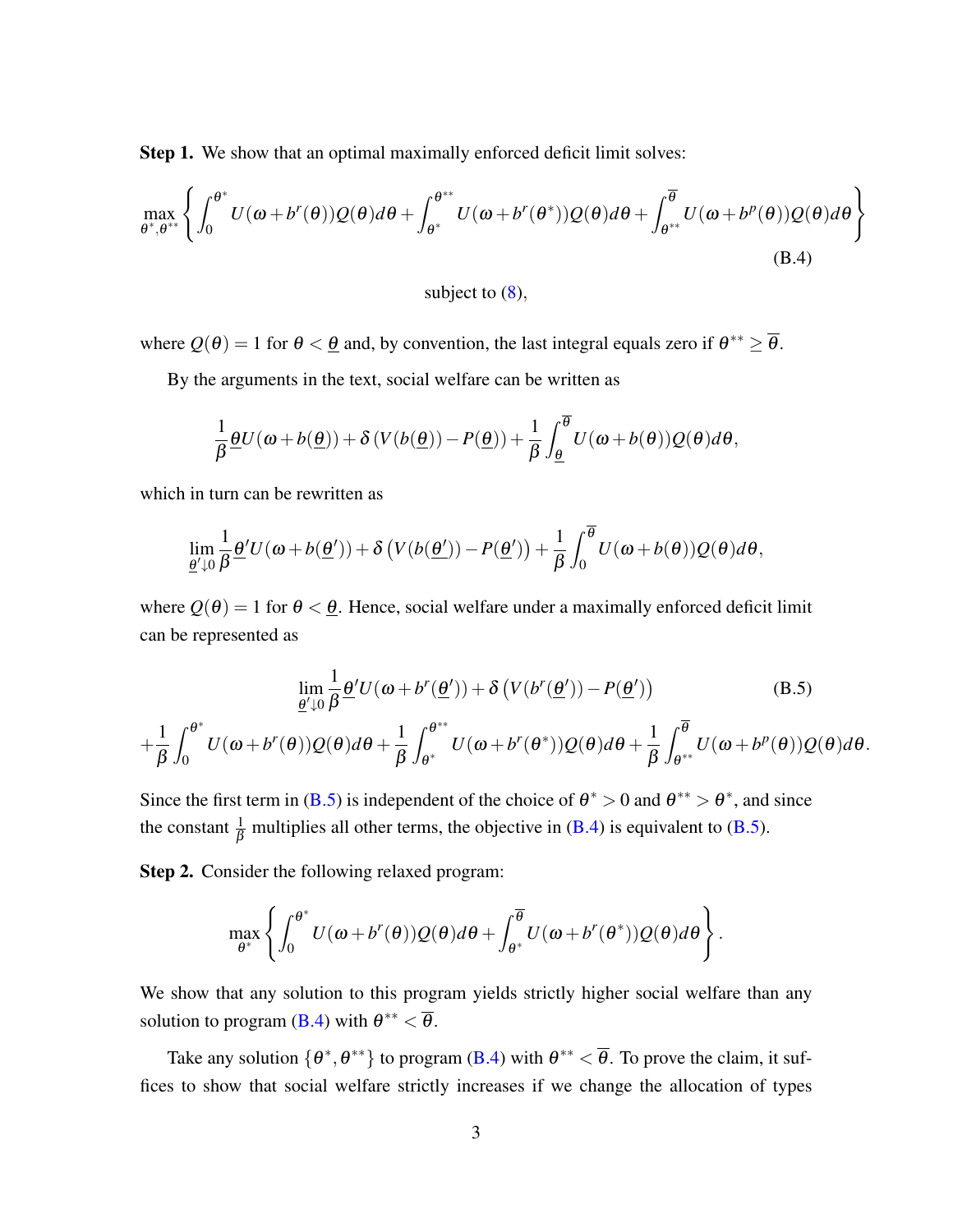$\theta \in [\theta^{**}, \overline{\theta}]$  from  $(b(\theta), P(\theta)) = (b^p(\theta), \overline{P}(b^p(\theta)))$  to  $(b(\theta), P(\theta)) = (b^r(\theta^*), 0)$ . To prove this, note first that by Step 1 in the proof of Proposition 2, the solution  $\{\theta^*, \theta^{**}\}$  to program (B.4) has  $\theta^{**} \ge \theta$ . Hence, by Assumption 1,  $Q(\theta) < 0$  for all  $\theta \in [\theta^{**}, \theta]$ . Given the representation in (B.4), the claim then follows if  $b^r(\theta^*) < b^p(\theta)$  for all  $\theta \in [\theta^{**}, \overline{\theta}]$ . We show next that this inequality holds. Given the solution  $\{\theta^*, \theta^{**}\}$ , the following conditions hold for all  $\theta \in [\theta^{**}, \overline{\theta}]$ :

$$
\theta U(\omega + b^r(\theta^*)) + \beta \delta V(b^r(\theta^*)) \leq \theta U(\omega + b^p(\theta)) + \beta \delta (V(b^p(\theta)) - \overline{P}(b^p(\theta)))
$$

and

$$
\theta^* U (\pmb{\omega} + b^r(\pmb{\theta}^*)) + \beta \delta V(b^r(\pmb{\theta}^*)) > \theta^* U (\pmb{\omega} + b^p(\pmb{\theta})) + \beta \delta (V(b^p(\pmb{\theta})) - \overline{P}(b^p(\pmb{\theta}))).
$$

Combining these two inequalities yields

$$
(\theta - \theta^*)U(\omega + b^p(\theta)) > (\theta - \theta^*)U(\omega + b^r(\theta^*)),
$$

which implies  $b^p(\theta) > b^r(\theta^*)$  for all  $\theta \in [\theta^{**}, \overline{\theta}].$ 

**Step 3.** We show that the solution to the relaxed program in Step 2 is  $\theta^* = \theta_e$ , where  $\theta_e \in [0,\overline{\theta})$  is uniquely defined by (11). Moreover, if  $\theta^* = \theta_e$  satisfies constraint (8) for some  $\theta^{**} \geq \overline{\theta}$ , then these values correspond to the unique solution to program (B.4)*.* 

To prove the first claim, consider the first-order condition of the relaxed program in Step 2:

$$
\frac{d b^r(\theta^*)}{d\theta^*}U'(\omega+b^r(\theta^*))\int_{\theta^*}^{\overline{\theta}}Q(\theta)d\theta=0.
$$

Since  $\frac{d b^r(\theta^*)}{d\theta^*} > 0$  and  $U'(\omega + b^r(\theta^*)) > 0$ , this condition requires that the integral be equal to 0. Hence, by the definition in (11), we obtain  $\theta^* = \theta_e$ . Note that this value is uniquely defined since, by Assumption 1,  $\int_{\theta^*}^{\theta} Q(\theta) d\theta = 0$  requires  $\theta^* < \hat{\theta}$  and  $Q(\theta^*) > 0$ , and hence  $\int_{\theta^*}^{\theta} Q(\theta) d\theta$  is strictly decreasing in  $\theta^*$ . Since  $\int_{\theta^*}^{\theta} Q(\theta) d\theta$  is strictly positive for  $\theta^* = \varepsilon$  and strictly negative for  $\theta^* = \overline{\theta} - \varepsilon$  for sufficiently small  $\varepsilon > 0$ ,<sup>30</sup> it follows that a

$$
\int_{\varepsilon}^{\overline{\theta}} \mathcal{Q}(\theta) d\theta = -(1 - F(\varepsilon))\varepsilon + \int_{\varepsilon}^{\overline{\theta}} f(\theta) \theta d\theta - \int_{\varepsilon}^{\overline{\theta}} f(\theta) \theta (1 - \beta) d\theta,
$$

which approaches  $\beta \mathbb{E}[\theta] > 0$  as  $\varepsilon$  goes to 0.

<sup>&</sup>lt;sup>30</sup>To see that  $\int_{\epsilon}^{\bar{\theta}} Q(\theta) d\theta > 0$  for  $\epsilon$  sufficiently small, note that using integration by parts yields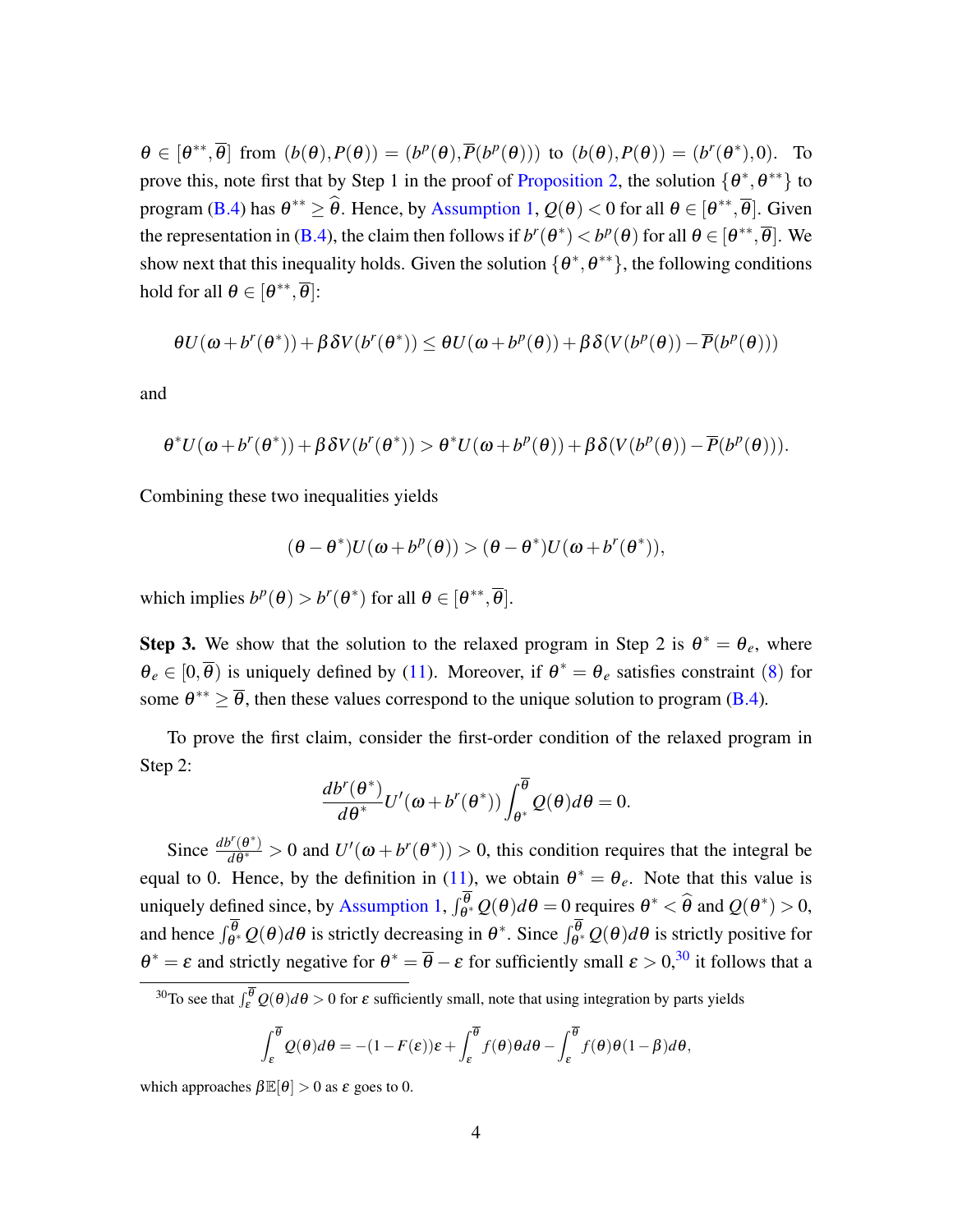unique interior  $\theta_e \in (0, \overline{\theta})$  exists and is the unique optimum.

To prove the second claim, note that if constraint (8) holds under  $\theta^* = \theta_e$  and some  $\theta^{**} \geq \overline{\theta}$ , then such a deficit limit  $\{\theta_e, \theta^{**}\}\$ is feasible in program (B.4). Moreover, since this deficit limit yields the same social welfare as the relaxed program, it follows from Step 2 and the above claim that it yields strictly higher social welfare than any other feasible deficit limit and is thus the unique solution to program (B.4).

**Step 4.** We show that if (12) holds, then the solution to (B.4) has  $\theta^* = \theta_e$  and  $\theta^{**} \ge \overline{\theta}$ .

The claim follows from Step 3 and the fact that if  $(12)$  holds, then constraint  $(8)$  is satisfied under  $\theta^* = \theta_e$  and some  $\theta^{**} > \overline{\theta}$ .

### B.3 Proof of Proposition 4

For any given threshold  $\theta'$ , denote by  $\rho(\theta')$  the type exceeding  $\theta'$  at which (8) holds:

$$
\rho(\theta')U(\omega+b^r(\theta'))+\beta\delta V(b^r(\theta'))=\rho(\theta')U(\omega+b^p(\rho(\theta')))+\beta\delta(V(b^p(\rho(\theta')))-\overline{P}(b^p(\rho(\theta')))).
$$
\n(B.6)

Note that given  $\theta'$ ,  $\rho(\theta') > \theta'$  is uniquely defined. This follows from the same logic as in Step 2 in the proof of Lemma 1. We prove this proposition in five steps.

**Step 1.** We show that  $\frac{d\rho(\theta')}{d\theta'} > 0$ .

Implicit differentiation of (B.6), taking into account the definition of  $b^r(\theta')$ , yields

$$
\frac{d\rho(\theta')}{d\theta'} = \frac{(\rho(\theta') - \theta')U'(\omega + b^r(\theta'))\frac{d b^r(\theta')}{d\theta'}}{U(\omega + b^p(\rho(\theta'))) - U(\omega + b^r(\theta'))}.
$$
\n(B.7)

Note that since  $\frac{d b^r(\theta')}{d\theta'} > 0$  and  $\rho(\theta') > \theta'$ , the numerator in (B.7) is strictly positive. Moreover, by the arguments in Step 2 of the proof of Corollary 1, we have  $b^p(\rho(\theta')) > b^r(\theta')$ , which implies that the denominator is also strictly positive. Thus, we obtain  $\frac{d\rho(\theta')}{d\theta'} > 0$ .

**Step 2.** We show that if  $\theta_c \leq \theta_e$ , then condition (14) holds and the optimal maximally enforced deficit limit is unique and has  $\theta^* = \theta_e$  and  $\theta^{**} \ge \overline{\theta}$ .

As noted in the text, if  $\theta_c \le \theta_e$ , Assumption 1 guarantees that  $\int_{\theta_c}^{\theta} Q(\theta) d\theta \ge \int_{\theta_e}^{\theta} Q(\theta) d\theta =$ 0, so condition (14) is satisfied. The claim then follows from Corollary 1.

**Step 3.** We show that if  $\theta_c > \theta_e$ , then  $\theta^* \leq \theta_c$ .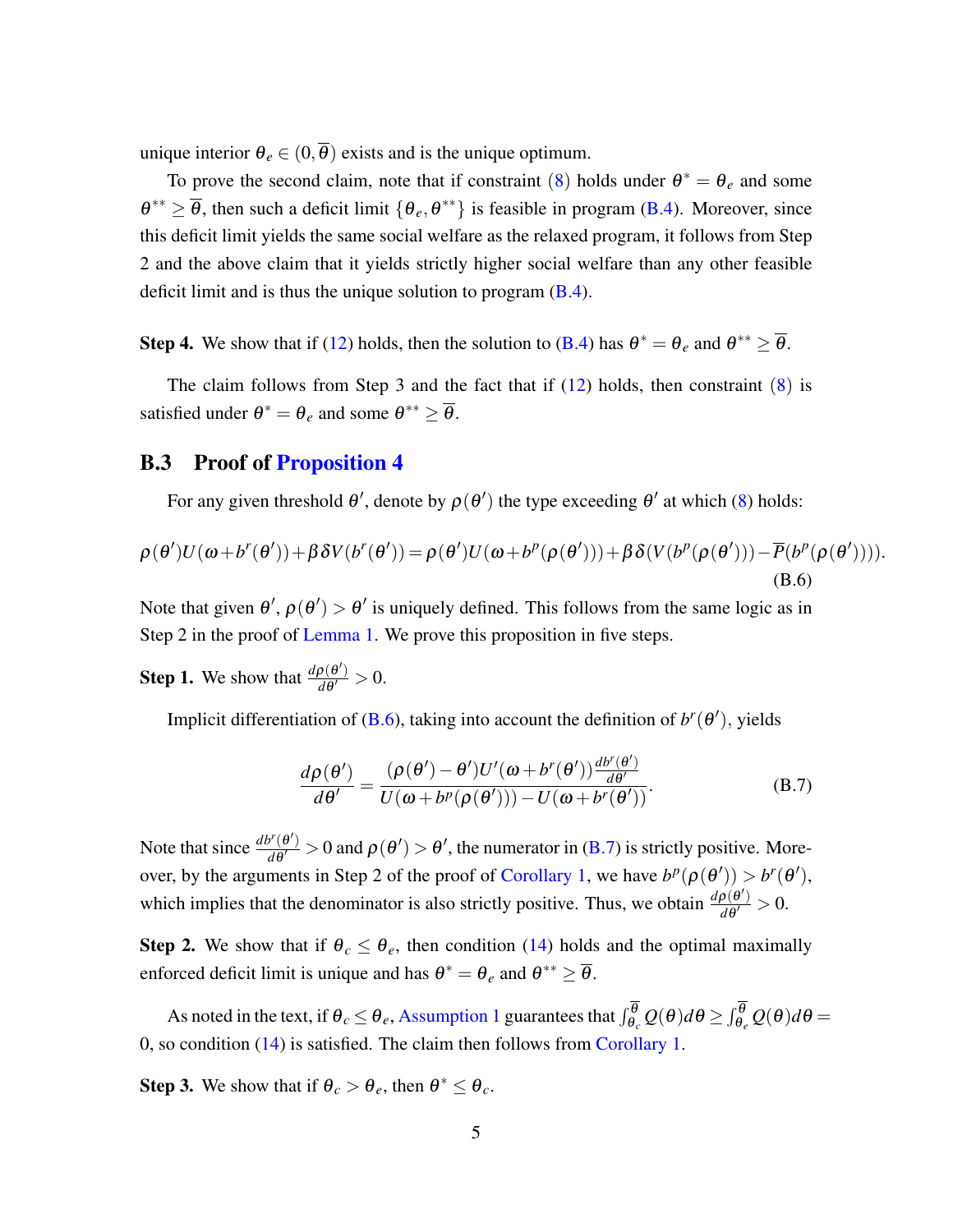Assume  $\theta_c > \theta_e$ . Suppose by contradiction that an optimal maximally enforced deficit limit features  $\theta^* > \theta_c$ , which implies  $\theta^{**} \geq \overline{\theta}$ . Consider a perturbation that reduces  $\theta^*$  by  $\epsilon > 0$  arbitrarily small. Since in the original rule the enforcement constraint of all types  $\theta \in \Theta$  is slack, this perturbation is incentive feasible. The change in social welfare, using the representation in  $(B.4)$ , is

$$
-\int_{\theta^*}^{\overline{\theta}} \frac{db^r(\theta^*)}{d\theta^*} U'(\omega + b^r(\theta^*))Q(\theta)d\theta.
$$
 (B.8)

Assumption 1 together with (11) imply  $\theta_e < \theta$ . It then follows from  $\theta^* > \theta_c > \theta_e$  and Assumption 1 that  $\int_{\theta^*}^{\overline{\theta}} Q(\theta) d\theta < 0$ , and thus, since  $\frac{d b^r(\theta^*)}{d\theta^*} > 0$ , (B.8) is strictly positive. Hence, the perturbation strictly increases social welfare, implying that  $\theta^* > \theta_c$  cannot hold.

**Step 4.** We show that if  $\theta_c > \theta_e$  and condition (14) holds, then the optimal maximally enforced deficit limit is unique and has  $\theta^* = \theta_c$  and  $\theta^{**} = \overline{\theta}$ .

Assume that  $\theta_c > \theta_e$  and condition (14) holds. By Step 3, an optimal maximally enforced deficit limit has  $\theta^* \leq \theta_c$ . Suppose by contradiction that  $\theta^* < \theta_c$ , which implies  $\theta^{**} = \rho(\theta^*) < \overline{\theta}$  for  $\rho(\cdot)$  as defined in (B.6). Consider a perturbation that changes  $\theta^*$ by some  $\varepsilon \geq 0$  for  $|\varepsilon|$  arbitrarily small, where  $\theta^{**} = \rho(\theta^*)$  is also changed to preserve  $(B.6)$ . This perturbation is incentive feasible. Using the representation in  $(B.4)$ , for this perturbation to not increase social welfare for any arbitrarily small  $\varepsilon \geq 0$ , we must have

$$
\int_{\theta^*}^{\rho(\theta^*)} U'(\omega + b^r(\theta^*)) \frac{db^r(\theta^*)}{d\theta^*} Q(\theta) d\theta + \frac{d\rho(\theta^*)}{d\theta^*} (U(\omega + b^r(\theta^*)) - U(\omega + b^p(\rho(\theta^*)))) Q(\rho(\theta^*)) = 0.
$$

Using (B.7) to substitute for  $\frac{d\rho(\theta^*)}{d\theta^*}$  and simplifying terms, we can rewrite this condition as

$$
\int_{\theta^*}^{\rho(\theta^*)} (Q(\theta) - Q(\rho(\theta^*))) d\theta = 0.
$$
 (B.9)

Given Assumption 1, (B.9) requires  $\theta^* < \theta < \rho(\theta^*)$  with

$$
Q(\theta^*) > Q(\rho(\theta^*)).
$$
 (B.10)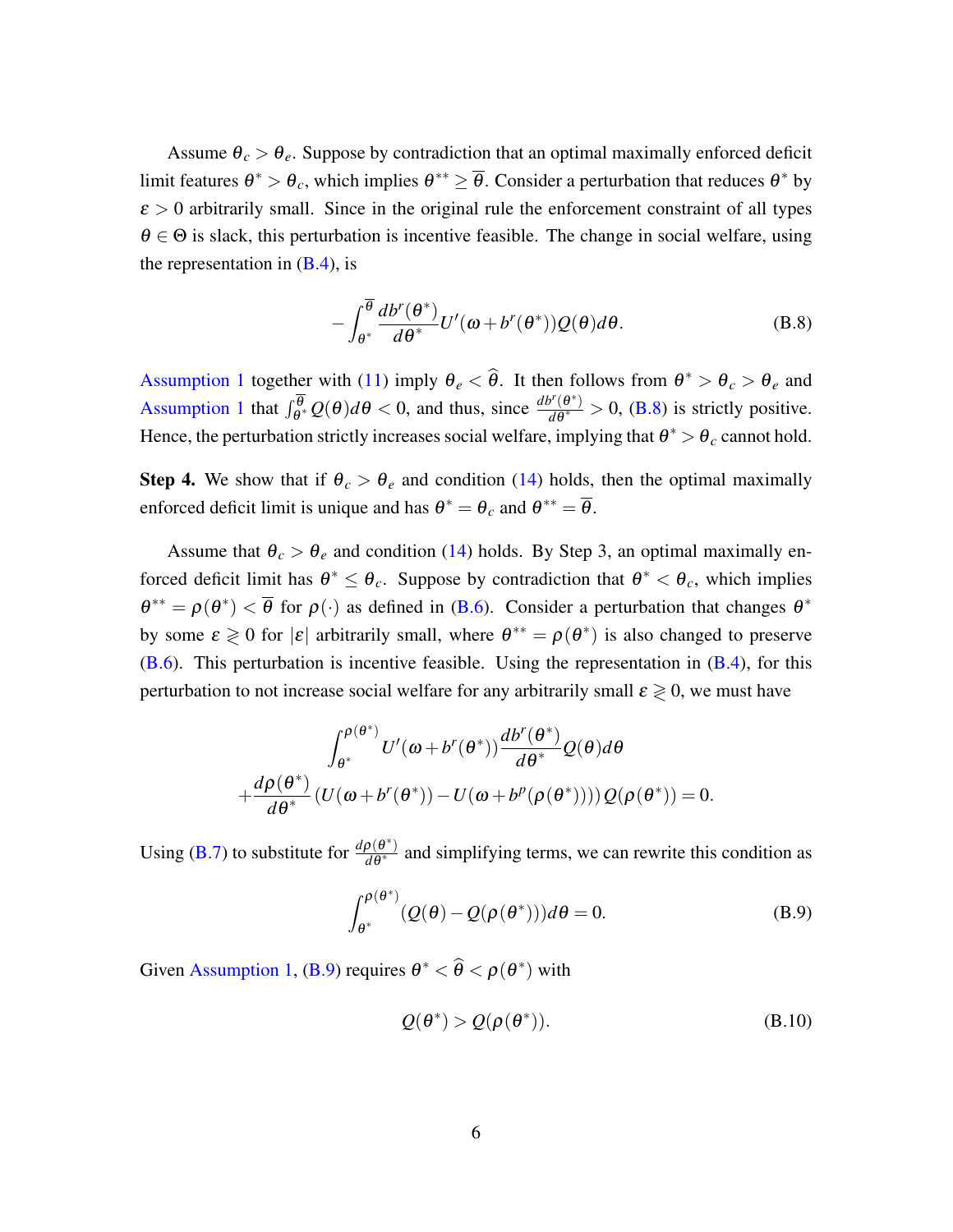Now note that the derivative of the left-hand side of  $(B.9)$  with respect to  $\theta^*$  is equal to

$$
- (Q(\theta^*) - Q(\rho(\theta^*))) - \int_{\theta^*}^{\rho(\theta^*)} Q'(\rho(\theta^*))) \frac{d\rho(\theta^*)}{d\theta^*} d\theta.
$$
 (B.11)

By (B.10), the first term is strictly negative. Moreover, since  $\rho(\theta^*) > \theta$ , Assumption 1 implies  $Q'(\rho(\theta^*))$ ) > 0. Given  $\frac{d\rho(\theta')}{d\theta'}$  > 0 (as established in Step 1), it then follows that the second term in  $(B.11)$  is also strictly negative. Hence, the derivative of the left-hand side of (B.9) with respect to  $\theta^*$  is strictly negative. However, using the contradiction assumption that  $\theta^* < \theta_c$ , condition (B.9) then requires that the left-hand side of (14) be strictly negative, contradicting the assumption that condition (14) holds. Therefore, there exists a perturbation that changes  $\theta^*$  by some  $\varepsilon \geq 0$  which strictly increases social welfare, implying that the unique optimal maximally enforced deficit limit has  $\theta^* = \theta_c$  and  $\theta^{**} = \overline{\theta}$ .

**Step 5.** We show that if  $\theta_c > \theta_e$  and condition (14) does not hold, then the optimal maximally enforced deficit limit is unique and has  $\theta^* \in (\theta_e, \theta_c)$  and  $\theta^{**} < \overline{\theta}$ .

Assume that  $\theta_c > \theta_e$  and condition (14) is violated. By Step 3, an optimal maximally enforced deficit limit has  $\theta^* \leq \theta_c$ . We begin by showing that  $\theta^* = \theta_c$  cannot be optimal. Suppose by contradiction that an optimal maximally enforced deficit limit sets  $\theta^* = \theta_c$  and thus  $\theta^{**} = \rho(\theta_c) = \overline{\theta}$ . Consider a perturbation that reduces  $\theta^*$  by  $\varepsilon > 0$  arbitrarily small, where  $\theta^{**} = \rho(\theta^*)$  is also changed to preserve (B.6). This perturbation is incentive feasible. Using the representation in  $(B.4)$ , for this perturbation to not increase social welfare for any arbitrarily small  $\varepsilon > 0$ , we must have

$$
-\int_{\theta^*}^{\rho(\theta^*)} U'(\omega + b^r(\theta^*)) \frac{db^r(\theta^*)}{d\theta^*} Q(\theta) d\theta
$$
  

$$
-\frac{d\rho(\theta^*)}{d\theta^*} [U(\omega + b^r(\theta^*)) - U(\omega + b^p(\rho(\theta^*)))] Q(\rho(\theta^*)) \le 0.
$$

By analogous logic as in Step 4 above, we can rewrite this condition as

$$
\int_{\theta_c}^{\overline{\theta}} (Q(\theta) - Q(\overline{\theta})) d\theta \ge 0,
$$

where we have taken into account that  $\theta^* = \theta_c$  and  $\theta^{**} = \rho(\theta_c) = \overline{\theta}$ . However, this inequality contradicts the assumption that condition (14) does not hold. Therefore, the perturbation strictly increases social welfare, implying that any optimal maximally enforced deficit limit has  $\theta^* < \theta_c$  and  $\theta^{**} = \rho(\theta^*) < \overline{\theta}$ .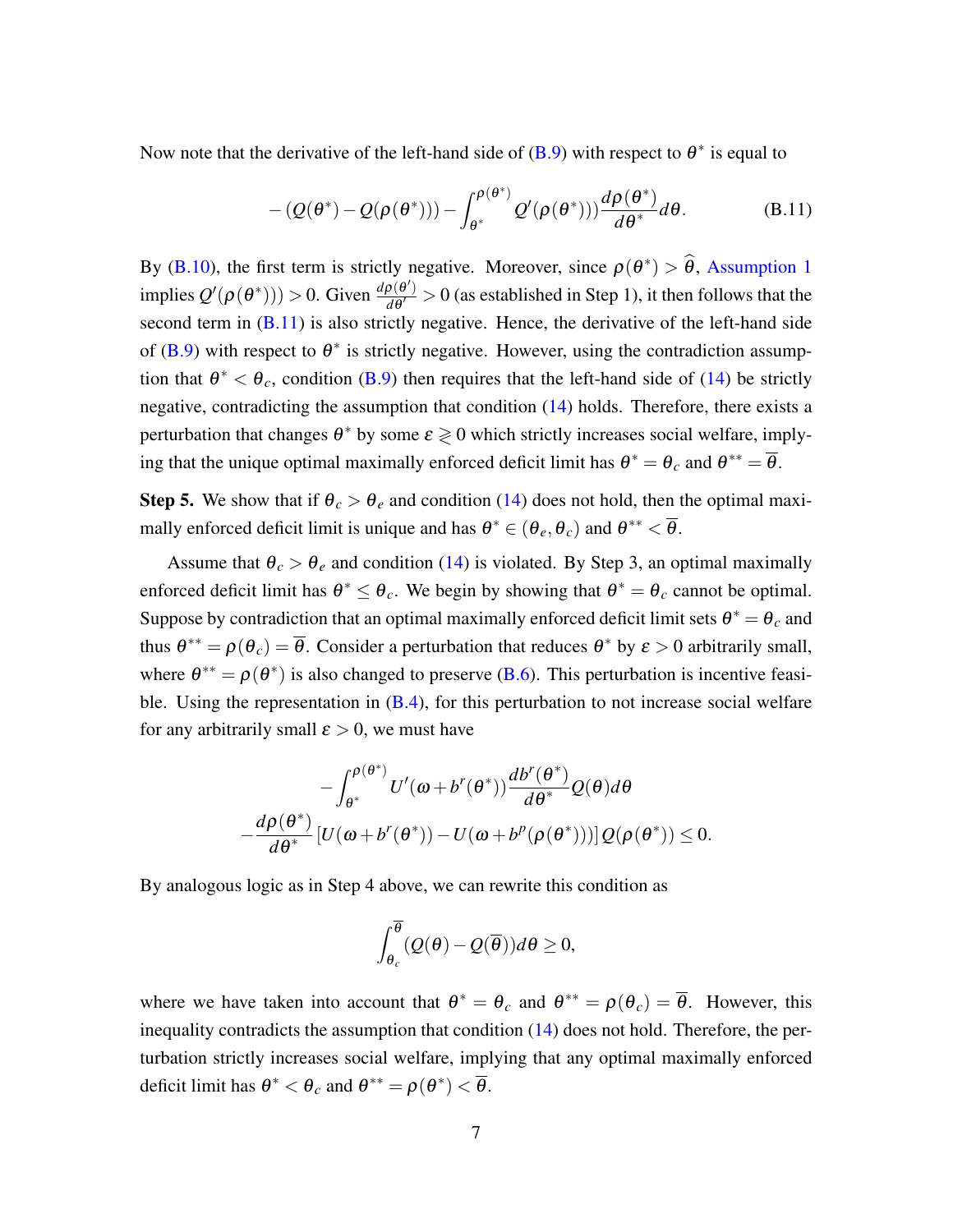We next show that the optimal values of  $\theta^*$  and  $\theta^{**} = \rho(\theta^*)$  are unique with  $\theta^* > \theta_e$ . By analogous logic as in Step 4 above, the optimal value of  $\theta^*$  must satisfy (B.9). As shown in Step 4, the left-hand side of  $(B.9)$  is strictly decreasing in  $\theta^*$ . This has two implications. First, it implies that there is a unique value of  $\theta^*$  and associated  $\theta^{**} = \rho(\theta^*)$  which solve  $(B.9)$ . Second, given  $(11)$ , Assumption 1, and the fact that the left-hand side of  $(B.9)$  is strictly decreasing in  $\rho(\theta^*)$ , it implies that if  $\theta^* < \theta_e$ , then the left-hand side of (B.9) must be strictly positive, a contradiction. Therefore, the unique value of  $\theta^*$  that solves (B.9) must satisfy  $\theta^* > \theta_e$ .

### B.4 Proof of Proposition 5

Let  $\theta^L$ ,  $\theta^H \in \Theta$  and  $\Delta > 0$  be defined as in Definition 2. We prove the proposition by proving the following three claims.

Claim 1. Suppose Assumption 1 is strictly violated. If a maximally enforced deficit limit  $\{\theta^*, \theta^{**}\}\$ is a solution to (6) for given functions  $V(b), \overline{P}(b)$ , then  $\theta^* \leq \theta^L$  and  $\theta^{**} \geq \theta^H$ . *Proof of Claim 1.* Suppose Assumption 1 is strictly violated. Suppose by contradiction that a maximally enforced deficit limit with  $\theta^* > \theta^L$  is a solution to (6). Then analogous to Step 2 (Case 2) in the proof of Proposition 1, consider a perturbation that drills a hole in the borrowing schedule in the range  $[\theta^L, \theta^L + \varepsilon]$  for arbitrarily small  $\varepsilon > 0$  satisfying  $\theta^L + \varepsilon$  < min { $\theta^*, \theta^L + \Delta$ }. This perturbation is incentive feasible. Moreover, since  $Q(\theta)$ is strictly increasing in this range, the arguments in Step 2 in the proof of Proposition 1 imply that this perturbation strictly increases social welfare, yielding a contradiction.

Next, suppose by contradiction that a maximally enforced deficit limit with  $\theta^{**} < \theta^H$ is a solution to (6). Then consider types  $\theta \in [\theta^H - \varepsilon, \theta^H]$  for arbitrarily small  $\varepsilon > 0$ satisfying  $\theta^H - \varepsilon > \max{\theta^{**}, \theta^H - \Delta}$ . For each such type  $\theta$ , we have  $(b(\theta), P(\theta)) =$  $(b^p(\theta), \overline{P}(b^p(\theta)))$  and  $Q'(\theta) < 0$ . Thus, this is the same situation as in Step 1 in the proof of Proposition 2. Analogous to that step, we can show that there is an incentive feasible perturbation that strictly increases social welfare, yielding a contradiction.

**Claim 2.** Suppose Assumption 1 is strictly violated. For any function  $V(b)$ , there exists a function  $\overline{P}(b)$  such that no solution to (6) is a maximally enforced deficit limit.

*Proof of Claim 2.* Suppose Assumption 1 is strictly violated. Given  $V(b)$ , define  $\overline{P}(b) = P$ for *P* > 0. By Claim 1, if a maximally enforced deficit limit  $\{\theta^*, \theta^{**}\}\$  solves (6), then  $\theta^* \leq \theta^L$  and  $\theta^{**} > \theta^H$ . Consider the indifference condition (8) which defines, for any given  $\theta^*$ , a unique value of  $\theta^{**} > \theta^*$ . This condition shows that given  $V(b)$  and  $\overline{P}(b) = P$ ,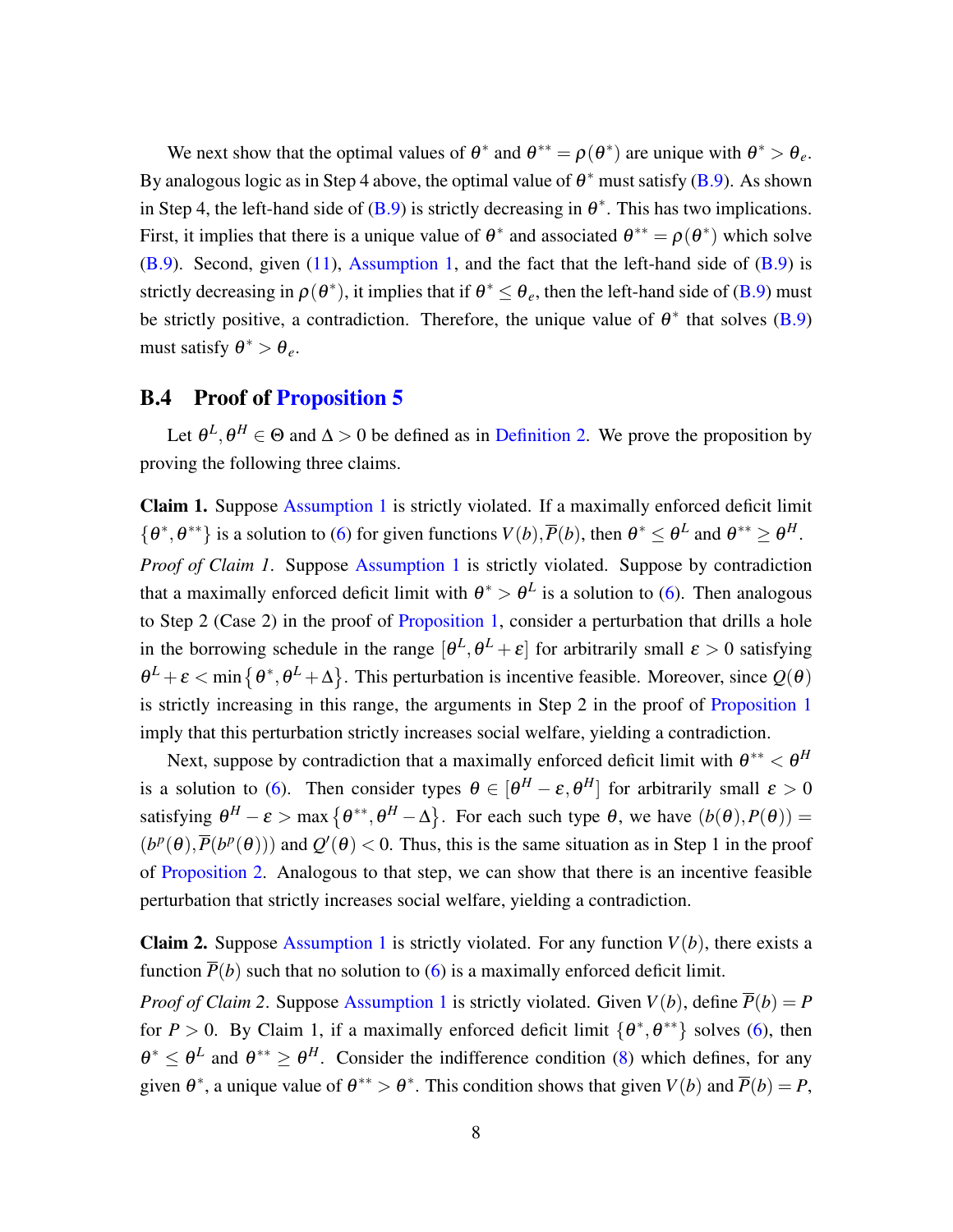the value of  $(\theta^{**} - \theta^*)$  is continuous in *P* and approaches 0 as *P* goes to 0. Hence, if we take *P* > 0 small enough, then  $\theta^* \leq \theta^L < \theta^H \leq \theta^{**}$  cannot hold. The claim follows.

**Claim 3.** Suppose Assumption 1 is weakly violated. For any function  $V(b)$ , there exists a function  $\overline{P}(b)$  such that not every solution to (6) is a maximally enforced deficit limit.

*Proof of Claim 3*. Suppose Assumption 1 is weakly violated and a maximally enforced deficit limit  $\{\theta^*, \theta^{**}\}$  is a solution to (6). Then  $\{\theta^*, \theta^{**}\}$  satisfy condition (8) and analogous arguments as in the proof of Claim 2 above imply that, given  $V(b)$ , there exists a function  $\overline{P}(b)$  such that  $\theta^* \leq \theta^L < \theta^H \leq \theta^{**}$  cannot hold. This means that given such functions, any maximally enforced deficit limit  $\{\theta^*, \theta^{**}\}$  solving (6) must have either  $\theta^* > \theta^L$  or  $\theta^{**} < \theta^H$  (or both). Suppose first that  $\theta^* > \theta^L$ . Then consider a perturbation as in the proof of Claim 1 above which drills a hole in the borrowing schedule in the range  $[\theta^L, \theta^L + \varepsilon]$  for arbitrarily small  $\varepsilon > 0$  satisfying  $\theta^L + \varepsilon < \min{\{\theta^*, \theta^L + \Delta\}}$ . The same arguments as in the proof of Claim 1, given  $Q'(\theta) \ge 0$  for  $\theta \in [\theta^L, \theta^L + \varepsilon]$ , imply that this perturbation weakly increases social welfare. The resulting allocation is therefore a solution to (6), and it is not a maximally enforced deficit limit.

Suppose next that  $\theta^{**} < \theta^H$ . Then as in the proof of Claim 1 above, consider types  $\theta \in [\theta^H - \varepsilon, \theta^H]$  for arbitrarily small  $\varepsilon > 0$  satisfying  $\theta^H - \varepsilon > \max{\{\theta^{**}, \theta^H - \Delta\}}$ . For each such type  $\theta$ , we have  $(b(\theta), P(\theta)) = (b^p(\theta), \overline{P}(b^p(\theta)))$  and  $Q'(\theta) \le 0$ . Thus, we can perturb the allocation of these types as in Step 1 in the proof of Proposition 2 and weakly increase social welfare. The resulting allocation is therefore a solution to (6), and it is not a maximally enforced deficit limit.

### B.5 Proof of Proposition 6

We prove each part of the proposition in order.

**Part 1.** Suppose the enforcement constraint binds under  $\overline{P}(b)$ . Then for  $k = 0$  we have

$$
\overline{\theta}U(\omega + b^r(\theta_e)) + \beta \delta V(b^r(\theta_e)) < \overline{\theta}U(\omega + b^p(\overline{\theta})) + \beta \delta (V(b^p(\overline{\theta})) - \overline{P}(b^p(\overline{\theta})) - k). \tag{B.12}
$$

Observe that there exists a finite value  $k' > 0$  such that the right-hand side of (B.12) equals the left-hand side under  $k = k'$ . If  $k \in [0, k')$ , the inequality in (B.12) is preserved and the enforcement constraint continues to bind under  $\overline{P}(b) + k$ . If instead  $k \geq k'$ , this inequality no longer holds and the enforcement constraint does not bind under  $\overline{P}(b) + k$ .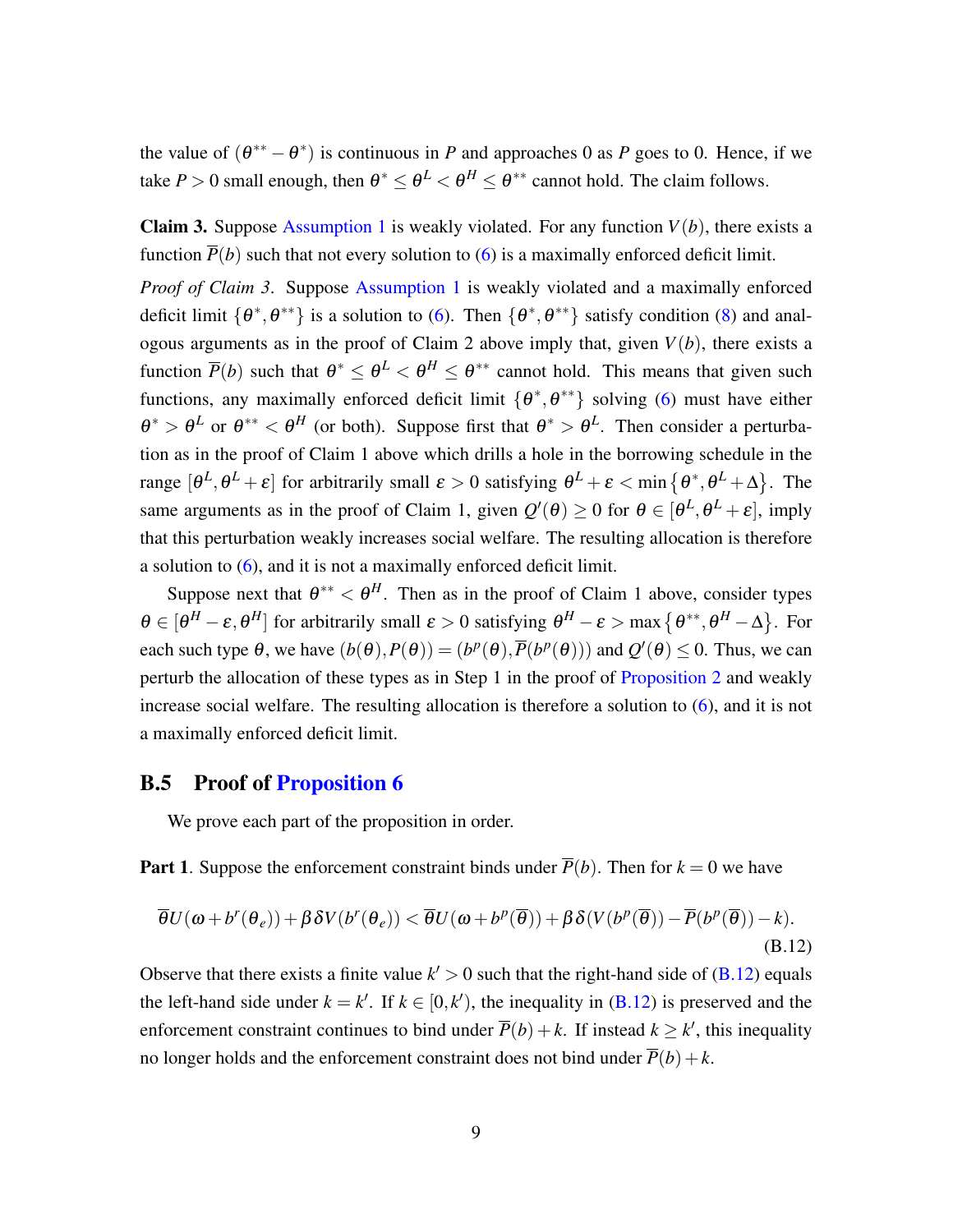Part 2. Suppose the enforcement constraint binds and on-path penalties are optimal under  $\overline{P}(b)$ . By analogous arguments as in the proof of Part 1 above, there exists a finite  $k^{\prime\prime\prime} > 0$ such that the enforcement constraint under  $\overline{P}(b) + k$  binds if  $k \in [0, k^{\prime\prime\prime})$  and does not bind if  $k \geq k^{\prime\prime\prime}$ . To complete the proof, take  $k \in [0, k^{\prime\prime\prime})$  and define  $\theta_c(k)$  as the solution to

$$
\overline{\theta}U(\omega + b^r(\theta_c(k))) + \beta \delta V(b^r(\theta_c(k))) = \overline{\theta}U(\omega + b^p(\overline{\theta})) + \beta \delta (V(b^p(\overline{\theta})) - \overline{P}(b^p(\overline{\theta})) - k).
$$
\n(B.13)

The value of  $\theta_c(k)$  corresponds to the value of  $\theta_c$  defined in (13) as a function of the additional penalty  $k \in [0, k^{\prime\prime\prime}]$ . We show that  $\theta_c(k)$  is strictly decreasing. Implicit differentiation of  $(B.13)$  yields

$$
\frac{d\theta_c(k)}{dk} = -\frac{\beta \delta}{(\overline{\theta} - \theta_c(k))\frac{db^r(\theta_c(k))}{d\theta}U'(\omega + b^r(\theta_c(k)))} < 0,
$$
\n(B.14)

where we have used the fact that  $\theta_c(k)U'(\omega + b^r(\theta_c(k))) = -\beta \delta V'(b^r(\theta_c(k)))$ . Since on-path penalties are optimal under  $k = 0$ , Proposition 4 implies

$$
\int_{\theta_c(0)}^{\overline{\theta}} (\mathcal{Q}(\theta) - \mathcal{Q}(\overline{\theta})) d\theta < 0. \tag{B.15}
$$

By the definition of  $k^{\prime\prime\prime}$ , the value of  $\theta_c(k)$  approaches  $\theta_e$  from above as *k* approaches *k*<sup>*m*</sup>. Given the definition of  $\theta_e$  in (11) and the fact that  $Q(\overline{\theta}) < 0$ , it follows that

$$
\int_{\theta_c(k''')}^{\overline{\theta}} (Q(\theta) - Q(\overline{\theta})) d\theta > 0.
$$
 (B.16)

Equations (B.15) and (B.16) imply that there exists  $k'' \in (0, k''')$  satisfying

$$
\int_{\theta_c(k'')}^{\overline{\theta}} (Q(\theta) - Q(\overline{\theta})) d\theta = 0.
$$
 (B.17)

Note that  $k''$  is unique: the derivative of the left-hand side of  $(B.17)$  with respect to *k* is

$$
-\frac{d\theta_c(k'')}{dk}(Q(\theta_c(k''))-Q(\overline{\theta}))>0,
$$

where the inequality follows from the fact that  $\frac{d\theta_c(k'')}{dk} < 0$  (by (B.14)) and  $Q(\theta_c(k''))$  >  $Q(\overline{\theta})$  (by (B.17) and Assumption 1). Therefore, we obtain  $\int_{\theta_c(k)}^{\theta} (Q(\theta) - Q(\overline{\theta})) d\theta < 0$  if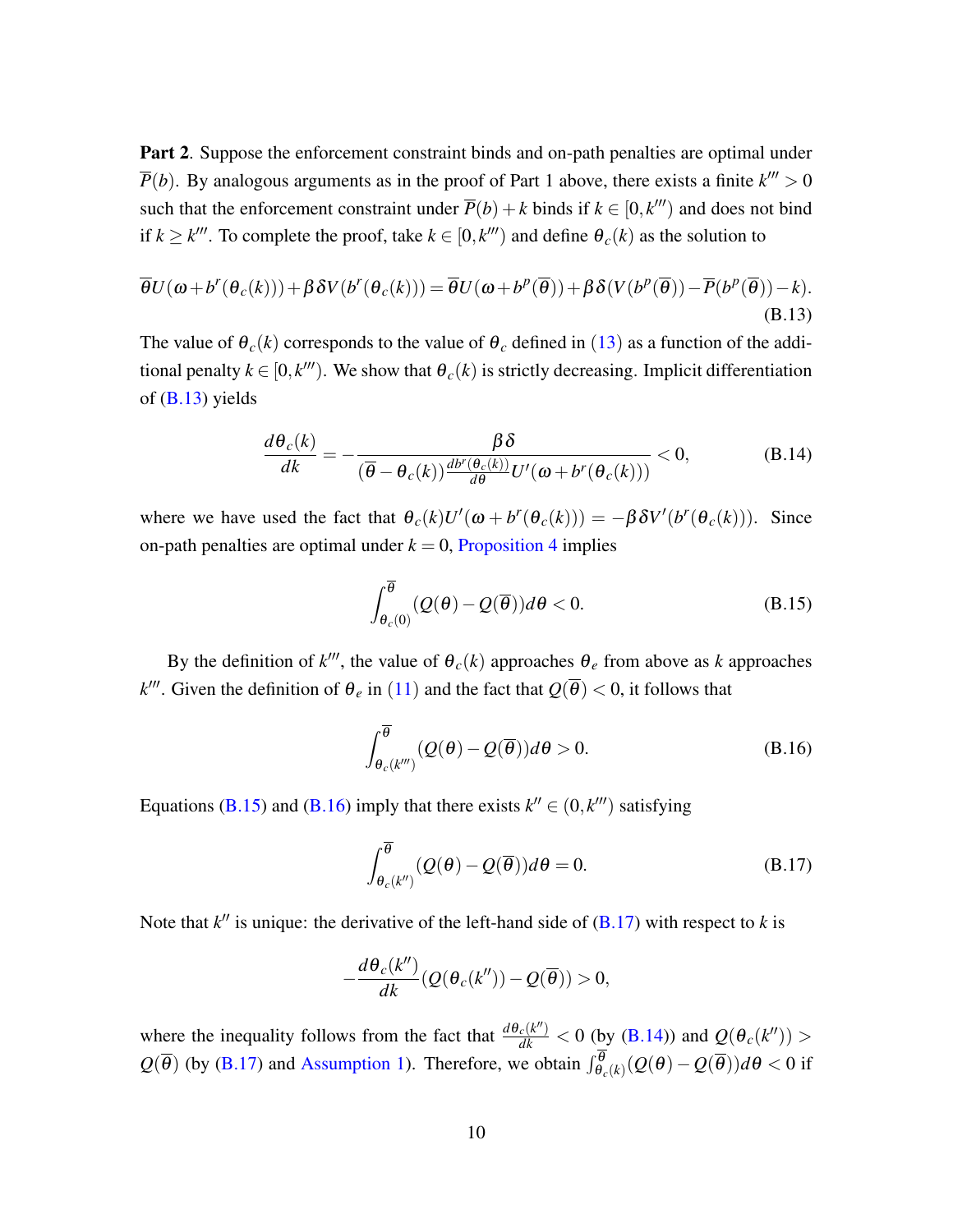$k\in [0,k'')$  and  $\int_{\theta_c(k)}^{\theta} (Q(\theta)-Q(\overline{\theta}))d\theta>0$  if  $k\in (k'',k''')$ . By Proposition 4, it follows that on-path penalties are optimal if  $k \in [0, k^n)$  and suboptimal if  $k \in [k^n, k^m)$ .

## B.6 Proof of Proposition 7

We prove each part of the proposition in order.

Part 1. There are two cases to consider.

Case 1: Suppose that on-path penalties are suboptimal. By Proposition 4, the optimal rule sets  $\theta^* = \theta_c(k)$  for  $\theta_c(k)$  defined in (B.13) in the proof of Proposition 6. Since  $\theta_c(k)$  is strictly decreasing in *k* by (B.14), it follows that  $\theta^*$  strictly decreases (increases) when  $\overline{P}(b)$ is shifted to  $\overline{P}(b) + k$  for  $k > 0$  ( $k < 0$ ).

Case 2: Suppose that on-path penalties are optimal. We prove the result for the case of a positive penalty shift. The proof of the negative-shift case is analogous and thus omitted.

Given a penalty shift *k*, define  $\rho^k(\theta)$  as the unique solution to

$$
\rho^{k}(\theta)U(\omega + b^{r}(\theta)) + \beta \delta V(b^{r}(\theta))
$$
  
=  $\rho^{k}(\theta)U(\omega + b^{p}(\rho^{k}(\theta))) + \beta \delta(V(b^{p}(\rho^{k}(\theta))) - \overline{P}(b^{p}(\rho^{k}(\theta))) - k).$ 

Observe that  $\rho^k(\theta)$  corresponds to the value of  $\theta^{**}$  that satisfies the indifference condition (8) given  $\theta = \theta^*$  and the penalty shift k, and for  $k = 0$  it corresponds to  $\rho(\theta^*)$  defined in the proof of Proposition 4. It follows from Step 1 in that proof that  $\rho^k(\theta)$  is strictly increasing in  $\theta$ . Moreover, by implicit differentiation,

$$
\frac{d\rho^k(\theta)}{dk} = -\frac{\beta\delta}{U(\omega + b^r(\theta)) - U(\omega + b^p(\rho^k(\theta)))} > 0,
$$

where we have used the fact that  $b^p(\rho^k(\theta)) > b^r(\theta)$ , as implied by the arguments in Step 2 of the proof of Corollary 1.

Consider the optimal deficit limit  $\{\theta^*, \theta^{**}\}$  under  $\overline{P}(b)$  and denote by  $\{\theta^{*k}, \theta^{**k}\}$  the optimal deficit limit under  $\overline{P}(b) + k$ . Since the enforcement constraint binds, we have  $\theta^{**} =$  $\rho(\theta^*)$  and  $\theta^{**k} = \rho^k(\theta^{*k})$ . By Step 4 in the proof of Proposition 4, the following first-order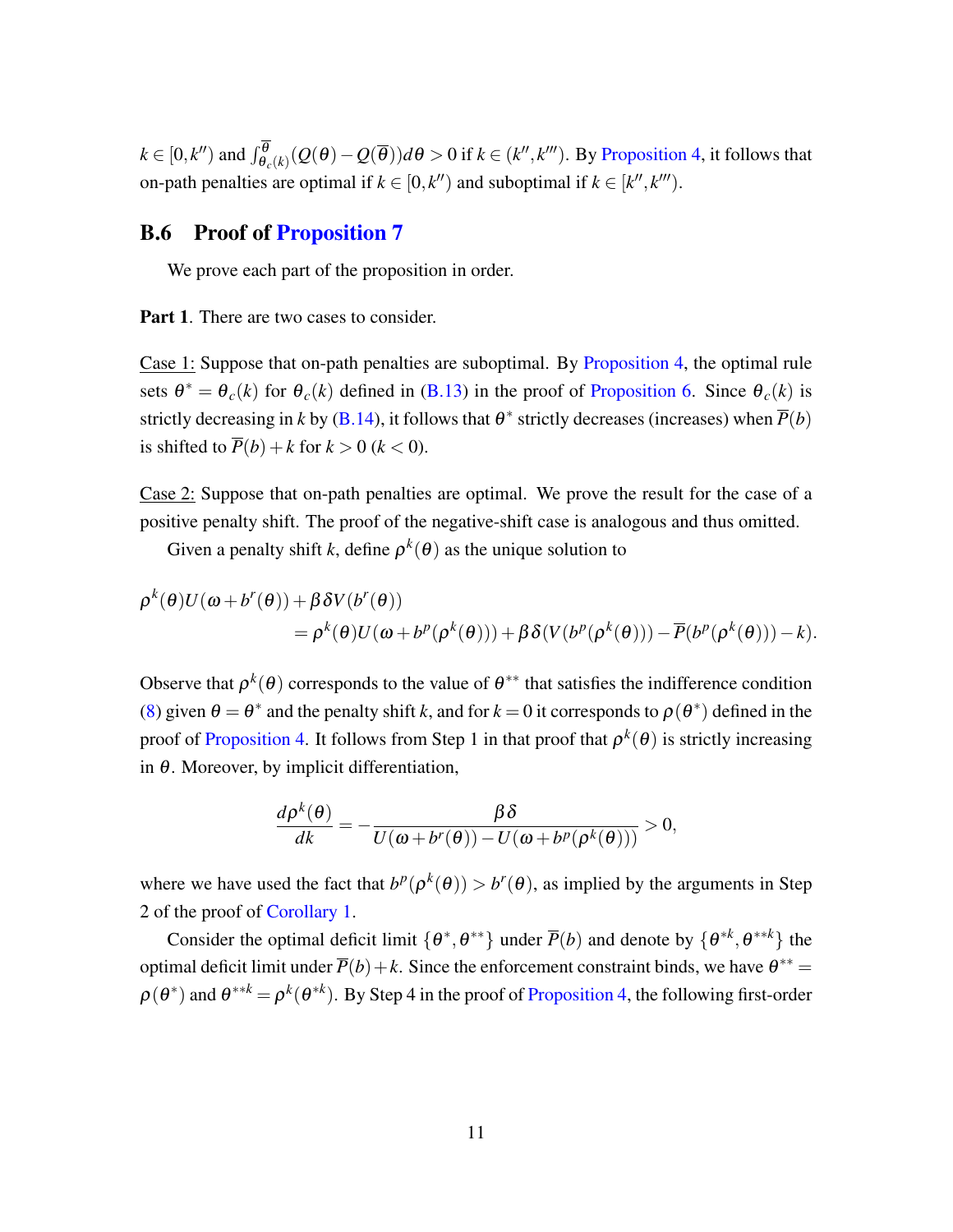conditions uniquely define  $\theta^*$  and  $\theta^{*k}$ :

$$
\int_{\theta^*}^{\rho(\theta^*)} (Q(\theta) - Q(\rho(\theta^*))) d\theta = 0, \qquad (B.18)
$$

$$
\int_{\theta^{*k}}^{\rho^k(\theta^{*k})} (Q(\theta) - Q(\rho^k(\theta^{*k})))d\theta = 0.
$$
 (B.19)

By Assumption 1, these conditions require that  $\theta^* < \hat{\theta} < \rho(\theta^*)$  and  $\theta^{*k} < \hat{\theta} < \rho^k(\theta^{*k})$ and that  $Q(\theta^*) > Q(\rho(\theta^*))$  and  $Q(\theta^{*k}) > Q(\rho^k(\theta^{*k}))$ .

Suppose by contradiction that  $\theta^* \leq \theta^{*k}$  for some  $k > 0$ . Then given Assumption 1, conditions (B.18) and (B.19), and the fact that  $\rho^{k}(\theta)$  is strictly increasing in  $\theta$  and *k*, we must have

$$
\theta^* \le \theta^{*k} < \widehat{\theta} < \rho(\theta^*) < \rho^k(\theta^{*k}) \tag{B.20}
$$

and

$$
Q(\theta^*) \ge Q(\theta^{*k}) > Q(\rho^k(\theta^{*k})) > Q(\rho(\theta^*)).
$$
 (B.21)

Note that by the arguments in Step 4 in the proof of Proposition 4, the function

$$
\int_{\theta^L}^{\theta^H} (Q(\theta) - Q(\theta^H)) d\theta
$$

is strictly decreasing in  $\theta^L$  and in  $\theta^H$  for any  $\theta^L$  and  $\theta^H$  satisfying  $Q(\theta^L) > Q(\theta^H)$  and  $\theta^H > \hat{\theta}$ . However, combined with conditions (B.20) and (B.21), this implies

$$
\begin{array}{lcl} \displaystyle \int_{\theta^*}^{\rho(\theta^*)}(Q(\theta)-Q(\rho(\theta^*)))d\theta & \geq & \displaystyle \int_{\theta^{*k}}^{\rho(\theta^*)}(Q(\theta)-Q(\rho(\theta^*)))d\theta \\ \\ & > & \displaystyle \int_{\theta^{*k}}^{\rho^k(\theta^{*k})}(Q(\theta)-Q(\rho^k(\theta^{*k})))d\theta, \end{array}
$$

which cannot hold simultaneously with equations  $(B.18)$  and  $(B.19)$ . Therefore, it follows that  $\theta^* > \theta^{*k}$  for all  $k > 0$ .

Part 2. We prove the result for the case of a positive penalty shift. The proof of the negative-shift case is analogous and thus omitted.

Suppose by contradiction that  $\theta^{**} = \rho(\theta^*) \ge \theta^{**k} = \rho^k(\theta^{*k})$  for some  $k > 0$ . Since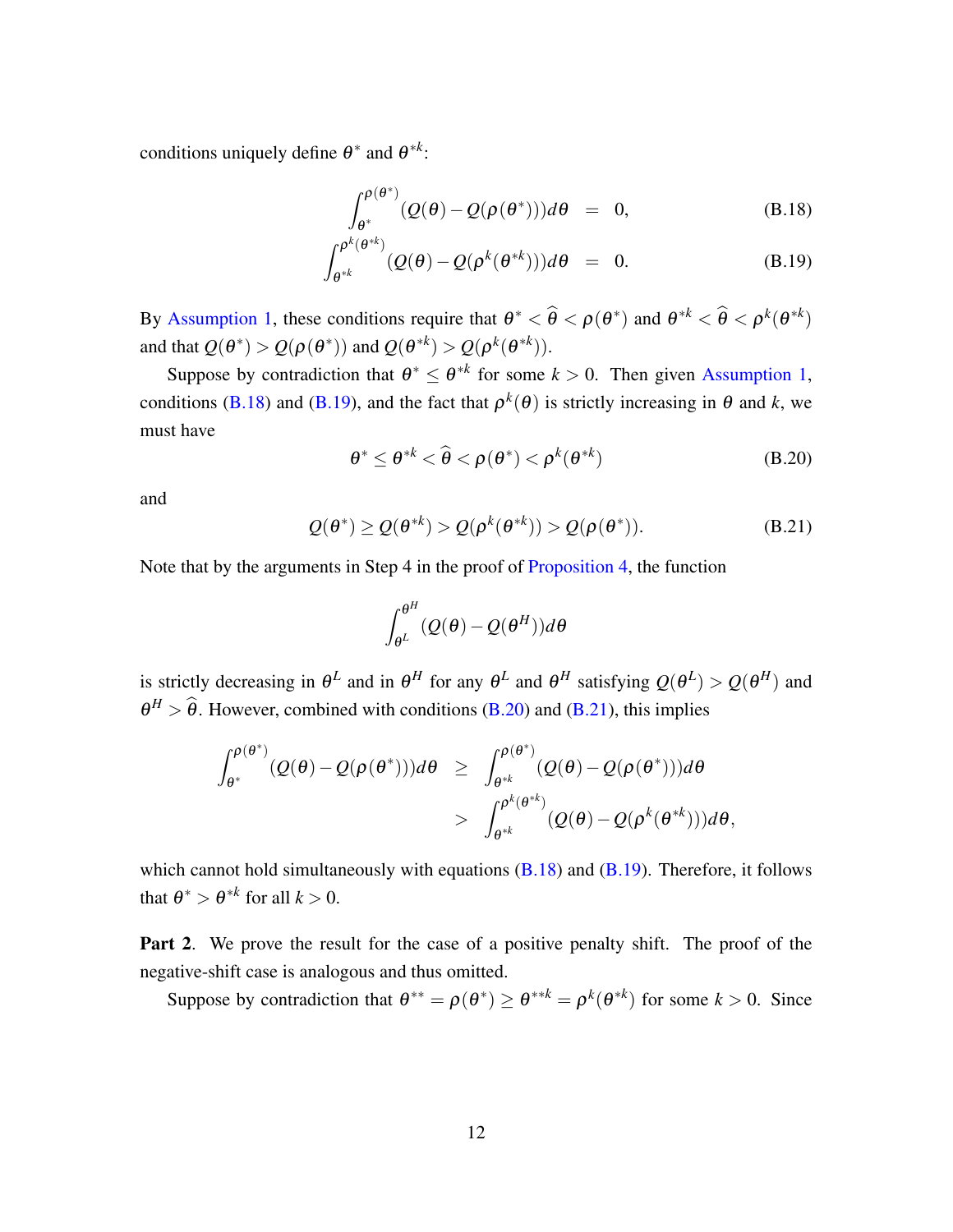$\theta^{*k} < \theta^*$  by Part 1, it follows by analogous reasoning as in the proof of Part 1 that

$$
\begin{array}{lcl} \displaystyle \int_{\theta^*}^{\rho(\theta^*)}(Q(\theta)-Q(\rho(\theta^*)))d\theta & < & \displaystyle \int_{\theta^{*k}}^{\rho(\theta^*)}(Q(\theta)-Q(\rho(\theta^*)))d\theta \\ \\ & \leq & \displaystyle \int_{\theta^{*k}}^{\rho^k(\theta^{*k})}(Q(\theta)-Q(\rho^k(\theta^{*k})))d\theta. \end{array}
$$

However, this cannot hold simultaneously with equations (B.18) and (B.19). Therefore, it follows that  $\theta^{**} < \theta^{**k}$  for all  $k > 0$ .

### B.7 Proof of Proposition 8

We prove each part of the proposition in order.

**Part 1.** Suppose that on-path penalties are suboptimal under  $f(\theta)$ . By Proposition 4, the following condition holds:

$$
\int_{\theta_c}^{\overline{\theta}} (Q(\theta) - Q(\overline{\theta})) d\theta \ge 0.
$$
 (B.22)

Consider a *Q*-decreasing perturbation that yields  $f(\theta)$  over  $\Theta = \Theta$ . Observe that the value of  $\theta_c$  defined in (13) does not vary with the perturbation since  $\theta = \theta$ . Suppose by contradiction that on-path penalties are optimal under  $f(\theta)$ . By Proposition 4, this implies

$$
\int_{\theta_c}^{\overline{\theta}} (\widetilde{Q}(\theta) - \widetilde{Q}(\overline{\theta})) d\theta < 0.
$$
 (B.23)

Combining  $(B.22)$  and  $(B.23)$  yields

$$
\int_{\theta_c}^{\overline{\theta}} (\widetilde{Q}(\overline{\theta}) - Q(\overline{\theta})) d\theta > \int_{\theta_c}^{\overline{\theta}} (\widetilde{Q}(\theta) - Q(\theta)) d\theta.
$$
 (B.24)

However, since the perturbation is *Q*-decreasing and support-preserving, it necessarily admits

$$
\widetilde{Q}(\overline{\boldsymbol{\theta}}) - Q(\overline{\boldsymbol{\theta}}) < \widetilde{Q}(\boldsymbol{\theta}) - Q(\boldsymbol{\theta})
$$

for all  $\theta \leq \overline{\theta}$ . For  $\theta \in [\underline{\theta}, \overline{\theta}]$ , this inequality follows by the definition of *Q*-decreasing. For  $\theta < \theta$ , the inequality follows from the fact that  $\widetilde{Q}(\theta) = Q(\theta) = 1$  for all  $\theta < \theta$  and  $Q(\overline{\theta}) \ge$  $Q(\theta)$ , where the latter follows from the fact that  $f(\theta) \ge f(\theta)$  in a support-preserving  $Q$ -decreasing perturbation.<sup>31</sup> Hence, we obtain that  $(B.24)$  cannot hold, which yields a

 $31$ See fn. 25.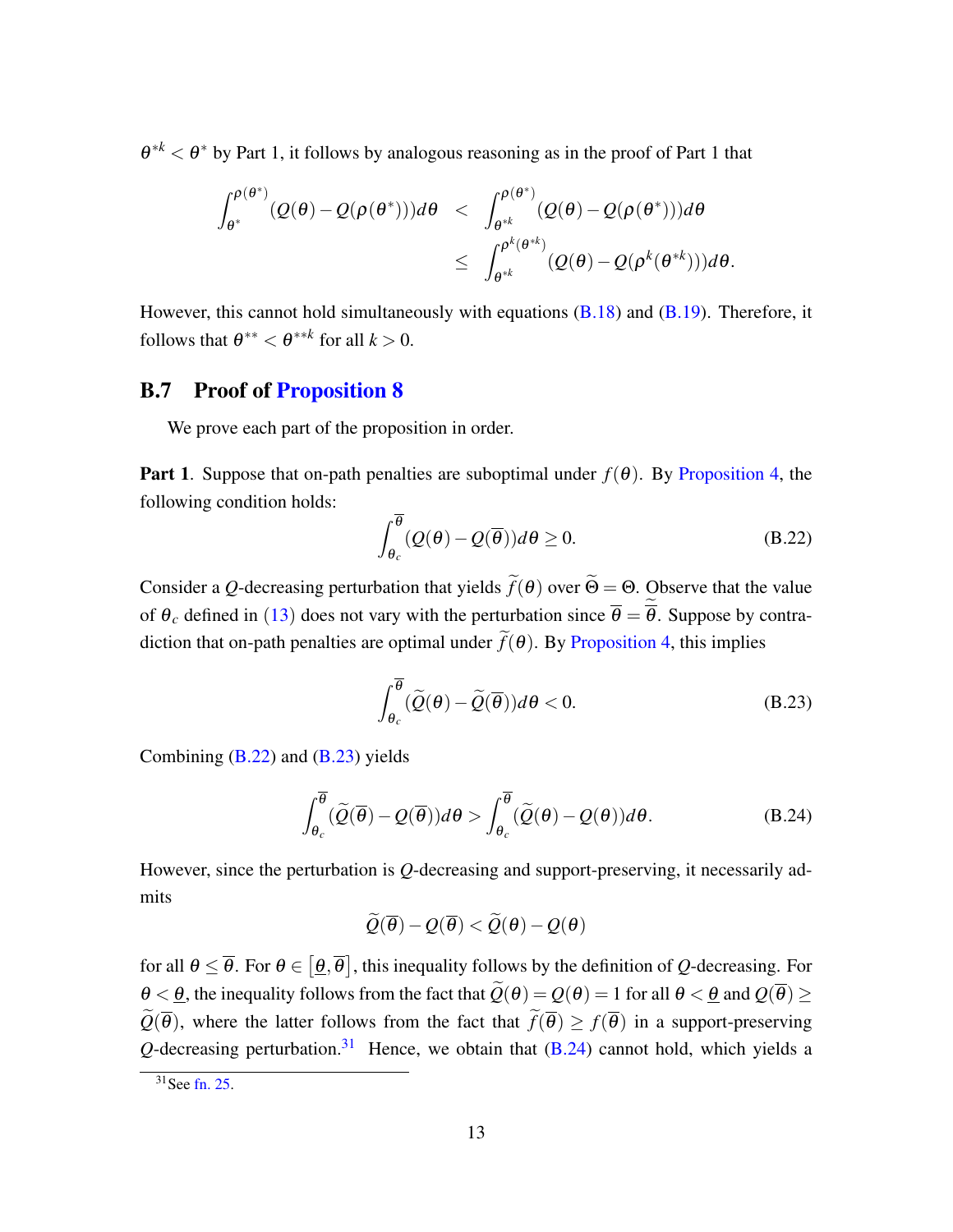contradiction and proves that on-path penalties are suboptimal under  $f(\theta)$ .

**Part 2.** Suppose that on-path penalties are optimal under  $f(\theta)$ . By Proposition 4, the following condition holds:

$$
\int_{\theta_c}^{\overline{\theta}} (Q(\theta)-Q(\overline{\theta}))d\theta < 0.
$$

Consider a *Q*-increasing perturbation that yields  $f(\theta)$  over  $\Theta = \Theta$ . Suppose by contradiction that on-path penalties are suboptimal under  $f(\theta)$ . By Proposition 4, this implies

$$
\int_{\theta_c}^{\overline{\theta}} (\widetilde{\mathcal{Q}}(\theta) - \widetilde{\mathcal{Q}}(\overline{\theta})) d\theta \ge 0.
$$

Analogous arguments as in the proof of Part 1 imply that these two inequalities cannot simultaneously hold under a support-preserving, *Q*-increasing perturbation. We thus obtain a contradiction, which proves that on-path penalties are optimal under  $f(\theta)$ .

# B.8 Proof of Proposition 9

Denote by  $\{\tilde{\theta}^*, \tilde{\theta}^{**}\}$  the optimal deficit limit under  $\tilde{f}(\theta)$ . Observe that given the binding enforcement constraint,  $\tilde{\theta}^{**} = \rho(\tilde{\theta}^*)$  for  $\rho(\cdot)$  defined in Step 1 of the proof of Proposition 4. We prove each part of the proposition in order.

Part 1. Suppose that on-path penalties are suboptimal. By Proposition 4, the optimal deficit limits under  $f(\theta)$  and  $\tilde{f}(\theta)$  set  $\theta^* = \theta_c$  and  $\tilde{\theta}^* = \tilde{\theta}_c$  respectively, where  $\tilde{\theta}_c = \theta_c$  if  $\overline{\theta} = \overline{\theta}$ (since  $\theta_c$  and  $\theta_c$  are defined by (13)). To complete the proof, it is thus sufficient to prove that  $\theta_c$  strictly increases in  $\theta$ . Note that  $\theta = \rho(\theta_c)$ , where  $\rho(\cdot)$  (defined in Step 1 of the proof of Proposition 4) is strictly increasing. It thus follows that  $\tilde{\theta}_c = \rho^{-1}(\overline{\theta})$  is strictly increasing in  $\theta$ .

Part 2. We prove the result for the case of a *Q*-increasing perturbation. The proof for the case of a *Q*-decreasing perturbation is analogous and thus omitted.

Suppose that on-path penalties are optimal. By Step 4 in the proof of Proposition 4, the following two first-order conditions uniquely define  $\theta^*$  and  $\widetilde{\theta}^*$ :

$$
\int_{\theta^*}^{\rho(\theta^*)} (Q(\theta) - Q(\rho(\theta^*))) d\theta = 0, \tag{B.25}
$$

$$
\int_{\tilde{\theta}^*}^{\rho(\tilde{\theta}^*)} (\tilde{Q}(\theta) - \tilde{Q}(\rho(\tilde{\theta}^*))) d\theta = 0.
$$
 (B.26)